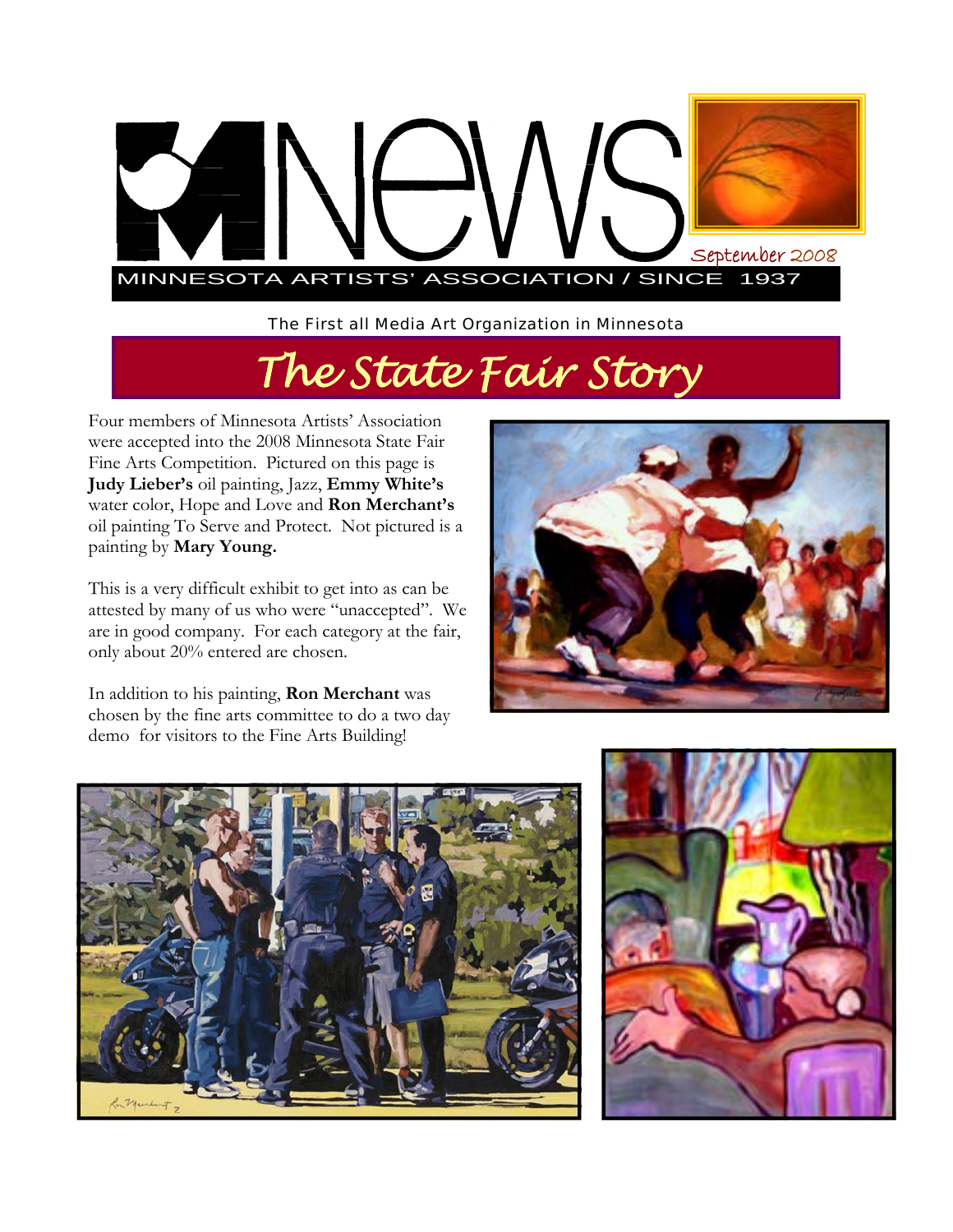## **President's Corner** *by Charlie Breems*



I hope everyone had a good summer and had some opportunities to create. I would like to welcome all members to participate fully in the activities of **MAA.**  Hopefully we can get to know

each other better in 2008. We

have terrific artists and our Board of Directors works hard to create Programs, Exhibits, Newsletters and other functions that build our ties to each other

 . I also want to invite you to call me to visit about **MAA**. My number is: **952-913-8671**  One of our goals this year will be to build our Membership. Your ideas count!

## Powderhorn Art Fair

*By Gene Terres* 

This year was the **most successful** year ever at the Powderhorn Art Fair. We sold 13 paintings, 4 Caricatures and \$100 worth of greeting cards. Be thinking about what you would like to sell next year.

**Ron Merchant** demo at the Minnesota State Fair

Take a closer look at the connections between art, the natural river environment and the people of Minnesota with artist, Ron Merchant, and art historian, Roslye Ultan. Friday, September 19, 2008 Artist / Author Talk: 4:00 - 4:30 p.m. Reception: 4:30 - 6:00 p.m. **For more information call Ron at 612-929-9443 or visit his website at www.ronmerchant.com**

#### **MAA Board of Directors**

#### **Administration**

| <b>President</b>               | <b>Charlie Breems</b>              | 952-913-8671 |
|--------------------------------|------------------------------------|--------------|
| <b>Secretary</b>               | <b>Sylvia Rudolph</b>              | 612-722-8416 |
| <b>Treasurer</b>               | <b>Jeanna Meyer</b>                | 952-913-8681 |
| <b>Activities Coordinators</b> |                                    |              |
|                                | <b>Exhibitions: Sylvia Rudolph</b> | 612-722-8416 |
| & John Williams                |                                    | 952-831-0363 |
|                                | <b>Programs</b> Judy Lieber        | 952-884-1815 |
|                                | <b>Membership Gene Terres</b>      | 612-825-4512 |

**Editor MAA Newsletter Terrie Christian** 763-546-5266 **terriepc@msn.com**

**Web Site Mgr**. **Amanda McCarty nefferkiti@msn.com** 



*September 2008 2 MAA News*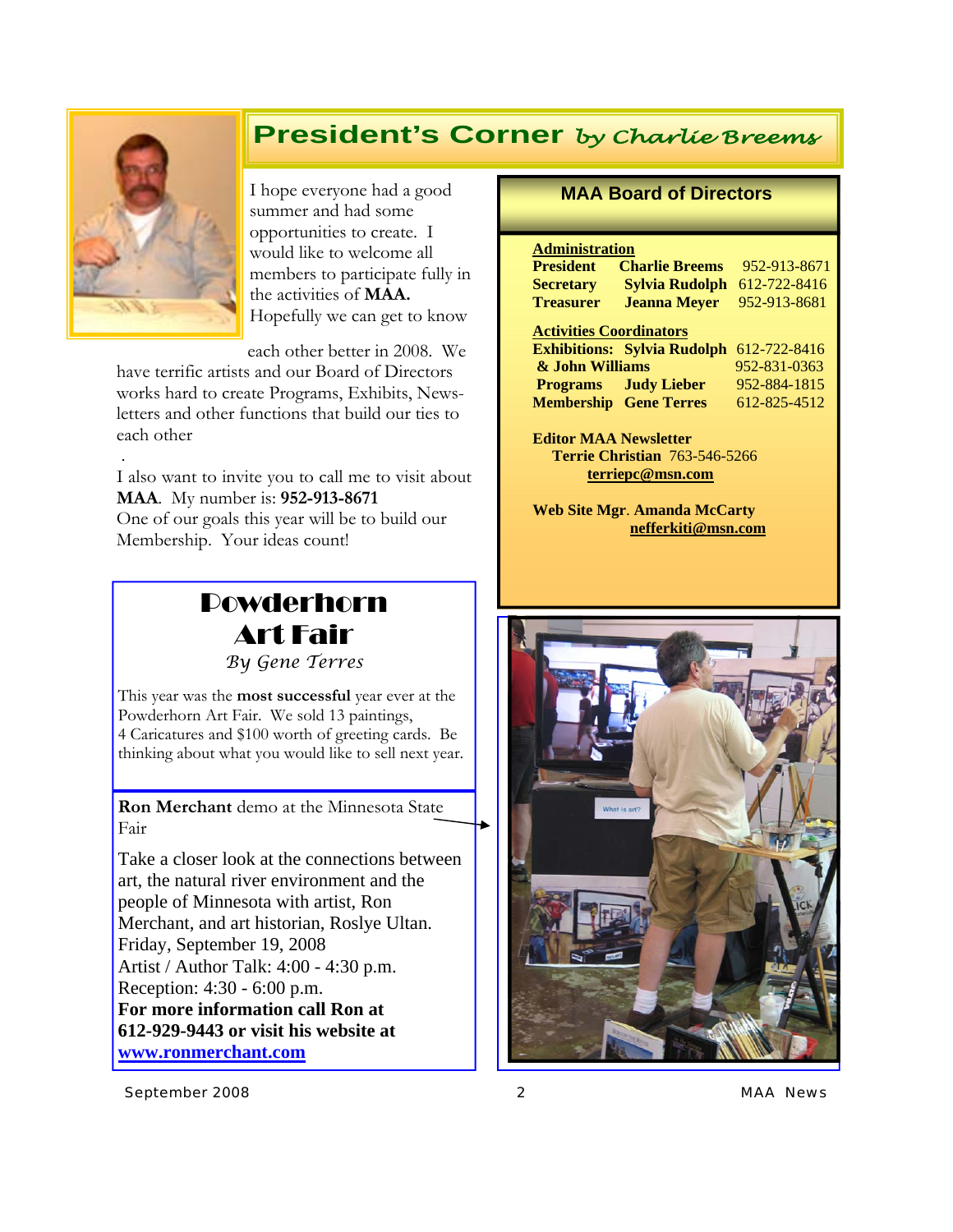

### **Mural for New Richfield Community Center**

**This artwork for the exterior of the center was designed by Ron Wilson (left) and painted by other MAA artists John Williams, (Center) Don Treakle (Right) and Wayne Sokoloski not pictured. Ron is our MAA Past President.** 

**Michael Zaccardi** has 14 of his Travel Photographs on exhibit at Curran's Restaurant. located at the corner of Nicollet Avenue and 42nd Street for the month of September.

**Marjorie Moody and Michael Zaccardi**  had exhibitions in August at the Mill City Museum.

**Marjorie Moody** has new Plein Air garden paintings on her website at **www.MarjorieMoody.ws**

**Kathy Braud** was runner-up in a competition for Chair Art, a Silent Auction of 52 chairs for the St. Cloud library. The theme was Main Street by St. Clair Lewis. Kathy really stretched herself because she usually does not paint with acrylic paints. She took a class from Susan F. Voight on mixed media last summer which gave her the confidence to do something new.

Kathy also exhibited her work this summer at the Munsinger Art in the Gardens with a selection of original work, Giclee's and cards.